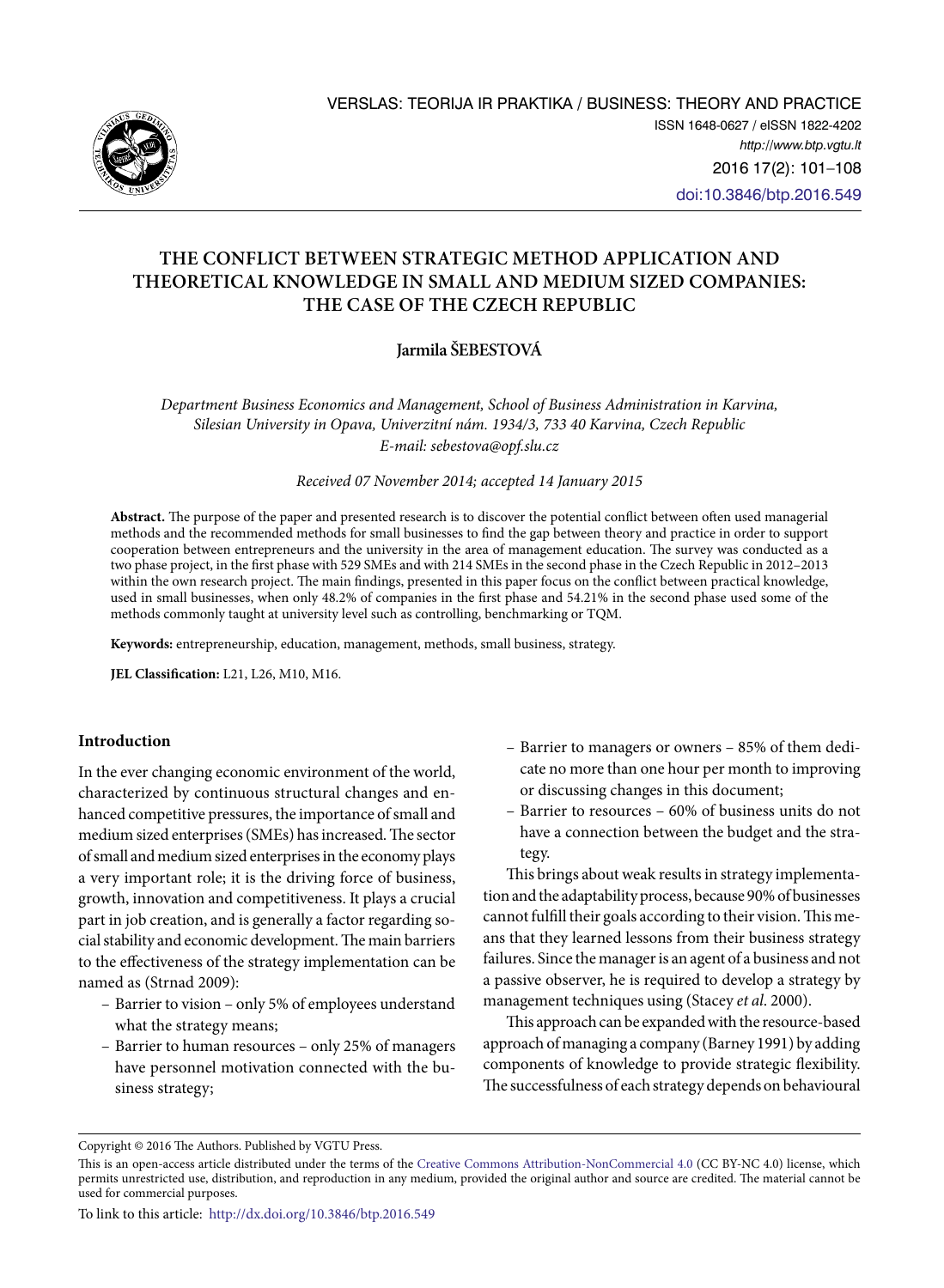models, but all models need the below stated four significant steps (Tidd *et al.* 2007; Rylková, Chobotová 2011):

- Copy the main goals from the strategy;
- Effective internal and external linkage with other subjects in the market;
- Support for conducting changes in an organization;
- Supportive environment.

The challenge for the next stage of the analysis is to find the gap between the knowledge of strategic methods and their implementation. This could enrich both theoretical and practical economic crisis type entrepreneurial education so that in the case of such a crisis they would be more adaptable to changing conditions. Furthermore, the time delay is an obvious reaction to the changing conditions in the market, also meaning that if there is confusion between strategic and operational management, problems and difficulties are addressed immediately so that major problems do not occur from a business perspective.

The main purpose of this paper is to discuss the current difficulties between the entrepreneurial needs in the area of graduate knowledge and management style and the methods used in common business practice, according to the business stage. The methods of evaluation were based on a face-to-face standardized survey and a comparison with previous findings in this area. Two quantitative hypotheses were developed, one for each research group. According to the chosen part of the questionnaire we set up two main quantitative-based hypotheses to evaluate the strategic methods using the whole sector.

- H1: There is a connection between the strategic methods and the business stage. The main method users will be in the start-up or stagnation stage, due to difficulties in the business area.
- H2: Enterprises will confirm that the graduate must have the same knowledge of the methods, which they use. The main emphasis will be placed in the area of Controlling.

## **1. Previous research**

According to Synek *et al.* (2007) and Kislingerová *et al.* (2010) the advantages for SMEs result from the disadvantages of large enterprises. Small and medium-sized enterprises play an important economic and inevitably also political and stabilizing role in developed market economies. The current trend is to focus assistance on SMEs and Czech executives also devote considerable attention particularly to start-up companies, mainly in the early stages of their development. Support from the state budget or from EU subsidies is mediated by the respective fund in most countries (the Czech Republic is no exception). Thus, from a competing (competitive) perspective, companies must be able to adapt to the new requirements of the market, society

and stakeholders and they must follow new trends. This often allows them to have a flexible and personal disposition.

A quick response to these changes is often possible for most SMEs, because they can identify and seize market opportunities more easily than many larger businesses. Practice in the business area allows becoming familiar with problems and avoiding a turbulent and non-dynamic decisional spiral. Traditional models of skills cover only a few variables such as the structure of an organization, climate, processes and leader-ship without dynamic points such as the behaviour of other elements (Burke, Litwin 1992; Damanpour 1991; Kimberly, Cook 2008).

However, if changes occur, the process may be referred to as an improvisation, which is directly dependent on the previous experiences and skills of the strategy creator, because mostly the strategy is not in written form. Subsequently, enterprises, particularly small businesses, where the non-formal manner of the strategy development prevails, will also have a non-formal manner of progress and control monitoring (March 1991; Nelson 1991).

Research on the influence of the attribute of competency on the adoption and use of innovation usually suffers from a variety of measured issues. In these types of organizations there are well positioned highly skilled people, but the result of learning by innovation or knowledge activities is very limited. Strategy preparation and the measurement of its effectiveness is very difficult and brings about certain dilemmas – the variables of which are dependent on each part of the business plan, whether the selected variables have an impact only on the desire of the company – as if artificial, trying to look like a target, or are truly measurable and objective values.

Companies often do not actively respond to changes in the external environment due to their dependence on attractive resources, more likely they will confront compliance in order to make something less necessary. Turbulent times bring about not only new technologies but well-informed people, who use their potential in business practice. They create their own business repertoire which causes dynamic behaviour in the market on any level of the organization. In particular these tendencies are observed in the area of services such as banking, professional services and legal services, which require consistency and conformity (Dobni *et al*. 2001).

In the relevant literature we should find significant models, based on empirical studies, which describe dynamic factors to protect businesses from uncertainty and a crisis environment. The most used business models for the performance of firms are the – SSP model (strategy-structureperformance model); SCP model (strategy-conduct-performance model) and RBV model (resource-based view model) as a response for interaction between company, environment and performance (Lo 2012). The difference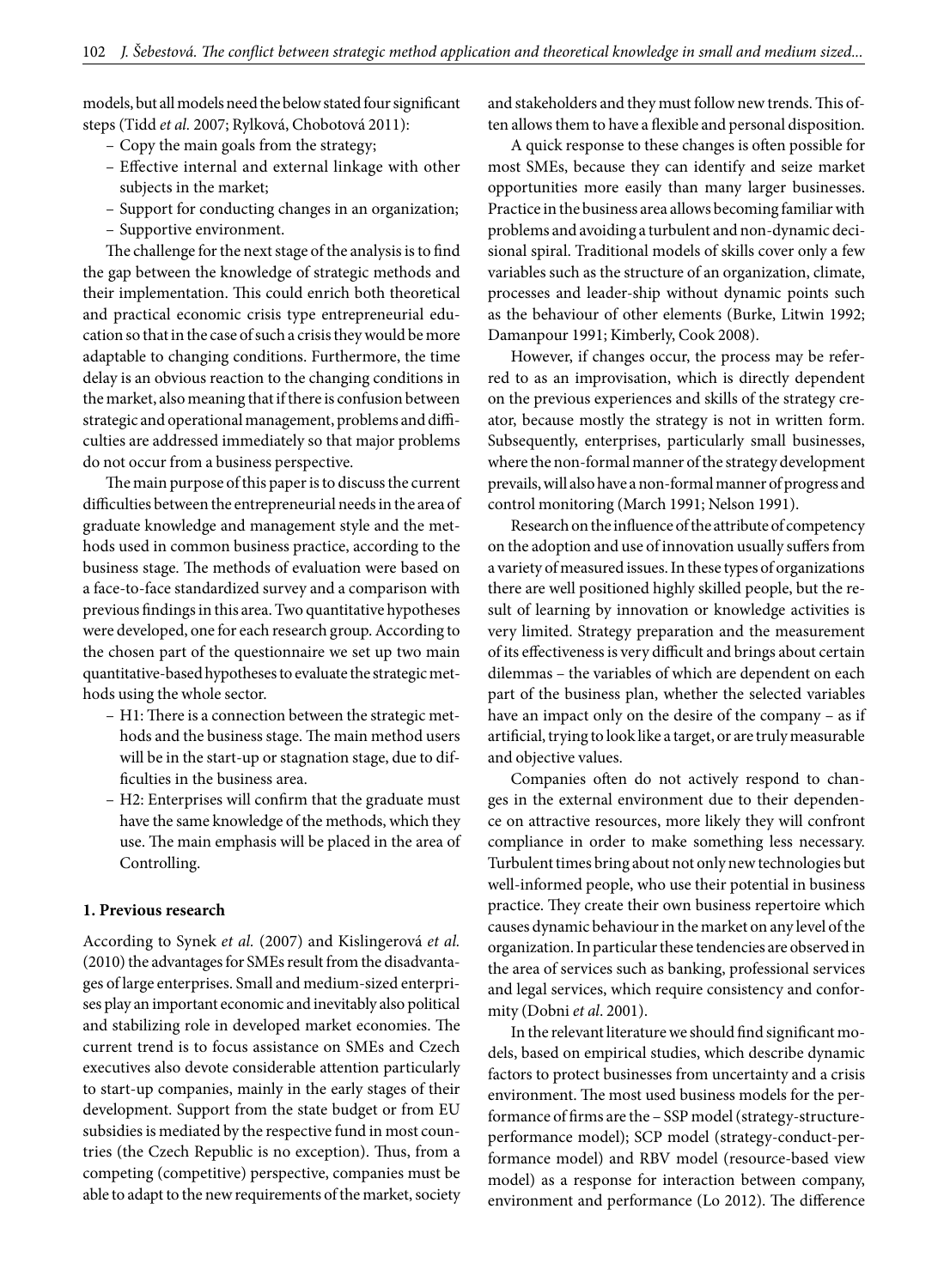in responding to the business environment and the selfinterests of companies brings about constraints on being dynamic. Many companies have as the main goal for their future not innovation, but merely survival (Porter 1996; Porter, Kramer 2002).

The availability of various models and methodologies supporting the implementation of strategic management methods and their adoption in SMEs is still low, and it is necessary to identify approaches that meet the specific needs of these companies (Garengo 2009; Garengo, Biazzo 2012; Hudson-Smith, Smith 2007).

Each quality level of entrepreneurial orientation exerts influence on a specific entrepreneurial structure such as a combination of a high quality entrepreneurial orientation level with the entrepreneurial structure of a developed region. This is the case in the richest regions of the European Union, such as northern Italy, southern Germany or the southeast of England.

A combination of low quality entrepreneurial orientation with the entrepreneurial structure of an underdeveloped region is very difficult to alter, and this is the case in many countries from Central and Eastern Europe such as Poland, the Czech Republic and Hungary. Low levels of economic conditions, education and the legal situation still brings disparity into regional development.

In fact, several typologies of firms or regional productive systems refer to different characteristics of the entrepreneurial structure and the quality of the entrepreneurial functions. Still weak areas such as bureaucracy and access to financing, which are similar in such countries according to all levels of the analysis, will still remain barriers to the sustainable development of business.

The Global Entrepreneurship Monitor (Amorós, Bosma 2014) mentioned twelve indicators, which have a significant connection with small businesses and their development (Fig. 1). The responses of the items follow a five-point Likert scale, where 1 means the statement is completely false according to the expert and 5 means the statement is completely true. We compared the business environment in the Czech Republic and Lithuania within the EU context.

As shown in the figure above, the main weakness of SMEs is in the area of cultural and social norms, which cover norms that encourage or allow actions leading to new business methods or activities that can potentially increase personal wealth and in-come. This situation corresponds with another indicator – education, which shows low marks in the Czech Republic.

According to this we found a research gap between the theoretical and practical use of management techniques in Czech SMEs – high level of physical infrastructure, but low level of education and motivation to implement new methods and norms. These findings confirm the long-term trend in the area of strategic management, when in 2011



Fig. 1. Global Entrepreneurship Monitor Indicators (source: Amorós, Bosma 2014)

stated that only 22.6% know something about modern methods and techniques in strategic management (Association of SMEs 2011). Consequently we have developed two further research questions:

- What are the main gaps between theory and practice in the area of strategic methods used in SMEs?
- What are the SME requirements for education that may influence these gaps?

## **2. Theoretical framework and methods**

Entrepreneurs as individual entities in the market, require resources such as labour, information, skills and capital for their businesses. They often use friends or informal contacts to acquire these and to contribute to knowledge generation. During the period of economic crisis, the role of the entrepreneur has changed. Entrepreneurship is based on decision making in an environment full of uncertainty whilst pushing businesses into an innovative but risky strategy application and finally acquiring new knowledge (Nijkamp 2003).

Most previous studies simply describe the effect of new business formation activity using a performance measure with some control variables; however, some studies have applied an explicit production function framework that also contains indicators for the contribution of other inputs to growth (Wong *et al.* 2005; Audretsch, Keilbach 2004; Audretsch *et al.* 2006). Finally, SMEs planning is usually absent or limited only to the internal operational levels where performance is measured (Cagliano *et al.* 2001).

Monitoring the degree of flexibility can encourage greater creativity and a focus on strategic planning and management in small and medium sized enterprises, which is so often underestimated. Any subsequent delay in introducing changes could cause major changes in behaviour and may influence the ultimate effectiveness of the strategy. However, strategic behaviour requires an understanding of today's corporate need to create future value rather than control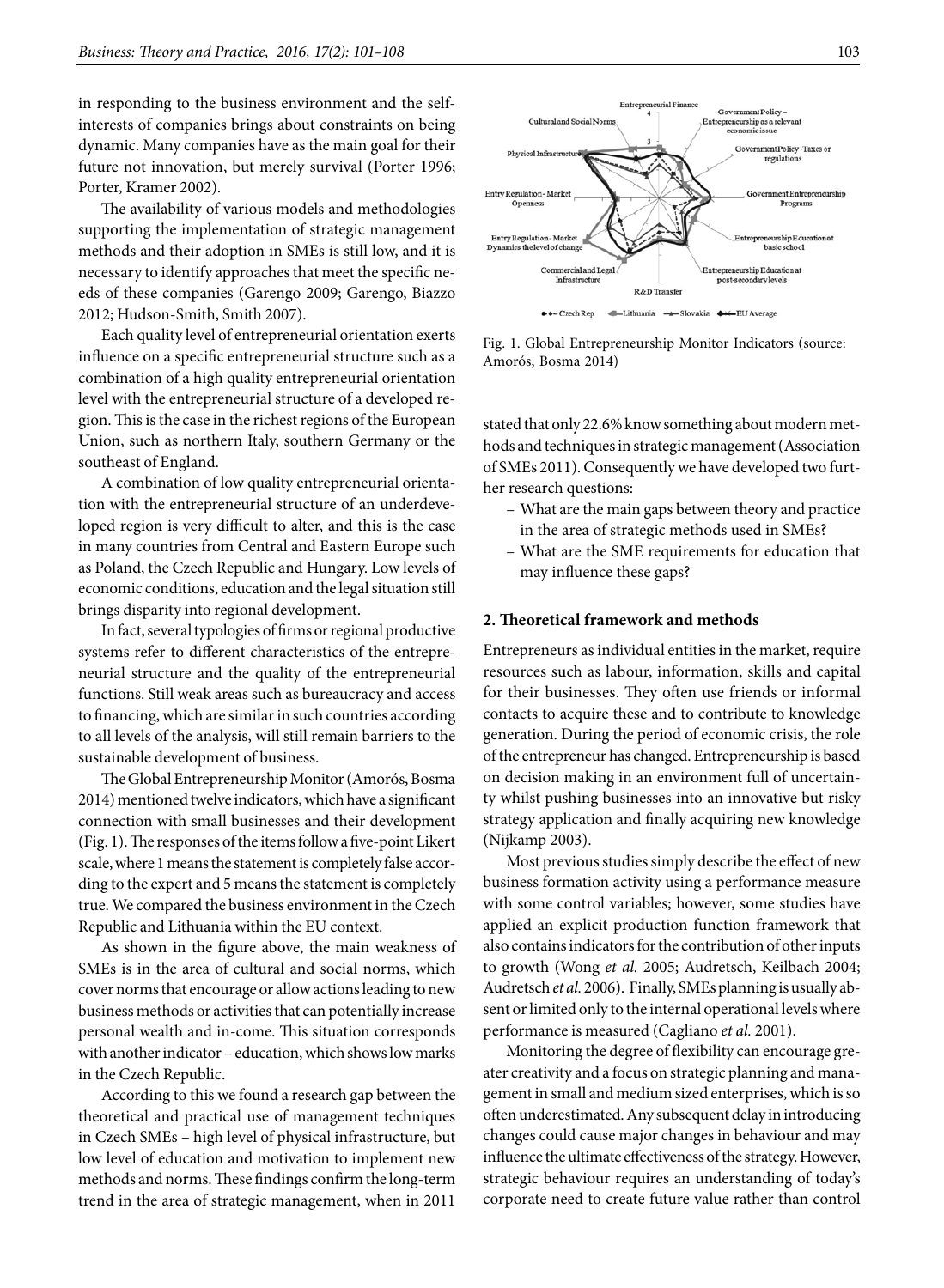costs. It requires not only the manager's knowledge of their enterprise but also the entire economic chain, markets, and present and future competitors (Vlček 2002).

## **Research Sample**

In this survey we aim to identify the effect of strategy changes and the relationship between the implementation of managerial methods. To test the propositions, a field survey using questionnaires was conducted in 2012–2013 with a second round in 2014. The questionnaire survey was conducted with owners and managers of small and medium size businesses (fewer than 250 employees) in the Czech Republic, operating between the years of 2009–2011. The companies fulfilled the criteria of (1) being designated as small and medium sized companies by their number of employees – fewer than 250, and (2) agreeing to a personal visit.

The flexibility of the management will be monitored particularly in the areas of: crisis and risk management, strategic and project management methods, personnel policy, production and services and innovation activities. Data obtained from questionnaires (529 companies in the first phase, 214 in the second phase) will be analyzed through the SPSS statistical packet program. The applicability of data was examined by Bartlett's test of sphericity with the values of the presented results being under P < 0.05 and for all of the data we used the Kaiser-Meyer-Olkin Measure of Sampling Adequacy (KMO) with a recommended minimum value of 0.6 (Sharma 1996).

Results were graded using the Likert scale (1–5 for nonnumerical data) so as to be comparable with other sections of the questionnaire (61 items). As a supporting analysis, cross-tabs were used to identify significant and non-significant values. In the next stage we provide analysis of data reliability, presented by Cronbach α and with a recommended value above 0.5 (Nunnally 1978), other items were deleted.

The aim of these comparisons was to identify the differences in adaptability factors between high – and



Fig. 2. Research sample by company size (source: own research data)

low-strategy developed organizations and to explore how the business stage influences the specific strategic approaches taken. The sample size (n) was calculated by using the formula recommended by Olaru *et al.* (2010: 15). The sample size corresponds to recommended minimum value with a probability of 0.95.

As seen (Fig. 2), we obtained exactly the same structure of the sample, which was very important for future analysis. The businesses were sorted by size (number of employees in the last three years).

#### **3. Results, discussion and limitations**

In this study, the sample consists in the first round of 50.1% of limited liability companies, followed by 29.4% of sole traders who slightly exceeded the threshold for representation, other forms did not exceed 19.5% (joint stock companies or no answer given). To properly portray the current situation, we were interested in the average annual gross turnover in the period of 2009–2011, which shows that nearly 29.7% of the companies had an annual turnover of up to CZK 10 million (Czech crowns, almost €400,000.00; exchange rate of  $\text{\textsterling}1.00$  per CZK 25.00).

On the other hand, 21.7% had a turnover up to CZK 1 million (€40,000.00). The third main group of 22.1% of the companies achieved a turnover up to CZK 100 million. In the area of managerial methods, we examined the most used method in the sample. We offered the most frequent method used across businesses and the results are in Figure 3.

It is no surprise that most of the companies (51.8%) did not use any of the methods offered in the questionnaire. A closer connection was found between ISO norms and supporting methods of quality such as EFQM, TQM, Six sigma. According to this, we divided companies into sub-groups by the business cycle, which was statistically significant, using current methods.

The high potential is in start-ups and growth companies (both 26% of the sample) and surprisingly in companies in stagnation (29% of the sample), who could see the opportunity for the next stage of development. A lack of motivation in using a portfolio of methods could be seen if a company is developing, in this case the average number of methods declines (compare general findings in Fig. 3 with Table 1). We must although *reject* hypothesis H1, because the main method users are organizations in the start-up stage and the second group could be found in growth-based entities.

To investigate the above research questions in depth, we provided exactly the same survey after a 1.5 year break. Unfortunately only 214 companies from the previous study participated. The situation dramatically changed, the number of companies using none of the methods declined to 45.79%. After economic crisis experiences, SME owners re-calculated their potentials, priorities and main methods which can be com-pared in Figure 3 and 4.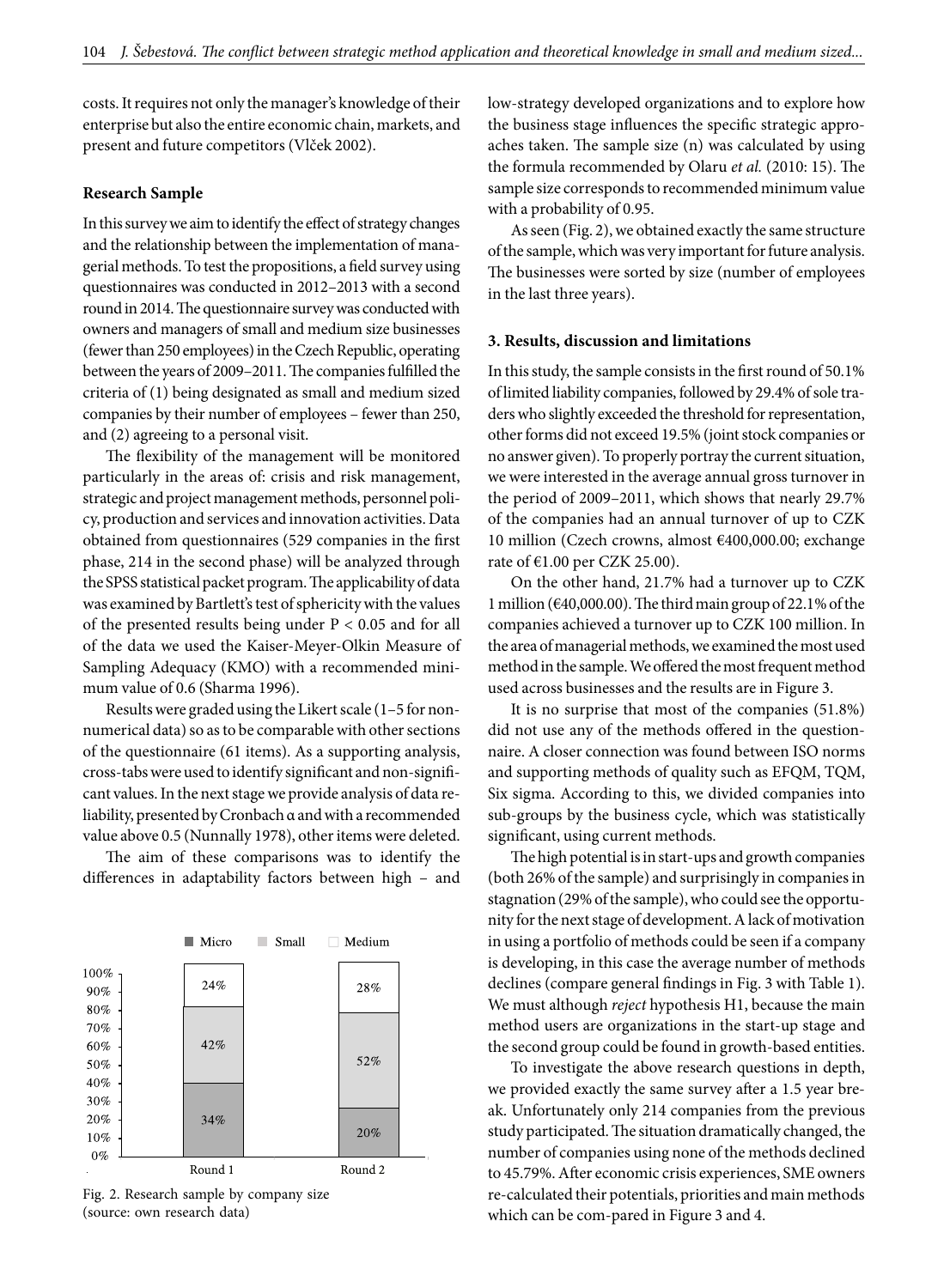

Fig. 3. Key Methods in SMEs (source: own research data)

|  |  | Table 1. Key Methods in SMEs within the Business cycle (source: created by the authors) |  |  |  |  |  |  |  |  |  |
|--|--|-----------------------------------------------------------------------------------------|--|--|--|--|--|--|--|--|--|
|--|--|-----------------------------------------------------------------------------------------|--|--|--|--|--|--|--|--|--|

| Business stage | Without method | <b>ISO 9000</b> | <b>SWOT</b> | <b>EVA</b> | ISO 14000 | Average number of<br>methods per unit |
|----------------|----------------|-----------------|-------------|------------|-----------|---------------------------------------|
| Start-up       | 33%            | 9%              | 13%         | 0%         | 0%        | $\mathcal{D}$                         |
| Growth         | 24%            | 14%             | 12%         | 8%         | 7%        | 1.89                                  |
| Peak           | 30%            | 14%             | 14%         | 9%         | 0%        | 1.85                                  |
| Stagnation     | 34%            | 19%             | 12%         | 0%         | 5%        | 1.66                                  |
| Decline        | 43%            | 14%             | 14%         | 7%         | 0%        | 1.4                                   |
| Average        | 33%            | 14%             | 13%         | 5%         | 2%        | ∍                                     |



Fig. 4. Key Methods in SMEs, round 2014 (source: SU OPF Karviná 2014)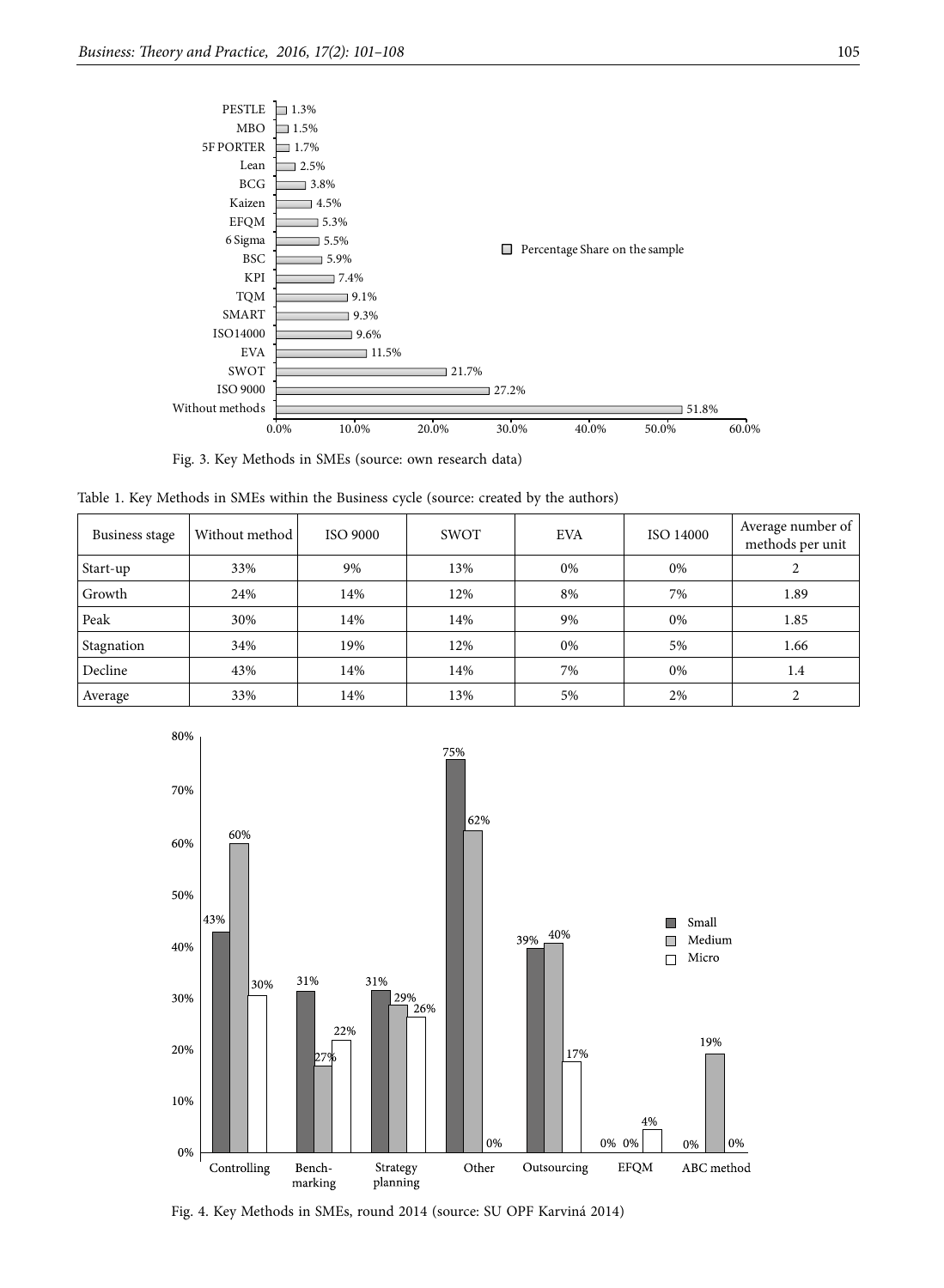Firstly, the results confirm the tendency of SMEs to devote their attention to financial and operational activities within the planning process. They often neglect external and internal communications and evaluate external factors that may affect their business as "short term priorities" (Garengo, Bititci 2013).

In small and medium-sized enterprises one person is usually in charge of knowledge management, combining both the ownership and managerial function. Usually they learn from what they are best at and this has an influence on their requirements on future employee or entrepreneurial education. During our survey models of standard requirements were evaluated in the area of business education (see Fig. 4 and compare with Fig. 5).

In common entrepreneurial practice, the extent of the knowledge of the entrepreneur is not only limited to the above mentioned scope, but surprisingly they see the main area of education in presentation skills and the emphasis placed on knowledge from Business Economics is very low (due to the knowledge of the owner).

Finally, we have to *reject* hypothesis H2 due to the different approach of the owners regarding the model of graduate´s skills, which is based on "soft skills", not on controlling and financial knowledge.

This corresponds with results from Gomezelj Omerzel and Boštjan (2012) where they confirm that businesses with an entrepreneur who nurtures his or her own knowledge and skills are more likely to have higher growth and profitability than organizations in which entrepreneurs lack such characteristics.

#### **3.1. Limitation of the study**

All of our work is limited by the intervals of company evaluation and the availability of data which is a common problem among other studies (von Stein, Ziegler 1984), but further research must be conducted to improve the quality and predictive power of the presented models to avoid bias.



Fig. 5. Model of Graduate skills in area of Entrepreneurship (source: SU OPF Karviná 2014)

There were very limited resources available to compare our findings. The most important sources (Association of SMEs 2011; Moderní řízení 2011) state in agreement with us, that "the active knowledge of modern management methods is on a relatively low level". Only 22.55% of respondents stated any management method. The most used methods are Lean, 6-sigma and BSC in combination with ISO 9000 or ISO 14000 (Pawliczek, Piszsczur 2013).

Those most experienced in the utilization of modern management methods are companies active in manufacturing (Association of SMEs 2011). Other studies evaluated different sets of methods as for example TQM, JIT, core competence, outsourcing, network organizations and benchmarking, so the results are neither compatible nor comparable (Dölarsan 2009).

From a wider perspective the usage of modern management methods creates "competitive intelligence" – disposal of information and knowledge about customers, com-petition and other aspects of the external surrounding, where an organization operates for the sake of competitive advantage, risk limitation and mapping of potential opportunities (Molnár, Střelka 2012). Even in the area of the measurement of enterprise performance companies prefer to use the simple "comparison of plan and reality" method, rather than BSC, EFQM or other advanced quality management techniques (Stříteská, Svoboda 2012).

#### **Conclusions**

The analysis of the level and usage of managerial methods in small businesses in the Czech Republic asked why developing a theory requires both a strategic component and an operational component. The effectiveness of the analysis is therefore closely connected with overall stability, respectively the ability and the possibility of the pre-diction of individual factors.

In times of turbulent changes (which is unfortunately the present) analysis can be used as a tool for more negative recommendations ("what not to do") rather than positive options ("what to do") to provide sustainable business in a given area. Consequently, estimates of the impact of individual factors for closer time periods must be formulated as inherently unquantifiable statements, therefore, only in the form of a qualitative determination of decreasing or increasing influence.

To answer the main research questions, the two phased research confirmed a slow development in this research area. At an individual level, the factors that influence learning requirements may be different for entrepreneurs compared to employees. In brief, the application of strategic methods is still weak and the portfolio of methods somewhat different from the usual methods taught at University level (main emphasis placed on analytical methods versus requirements on soft skills development), this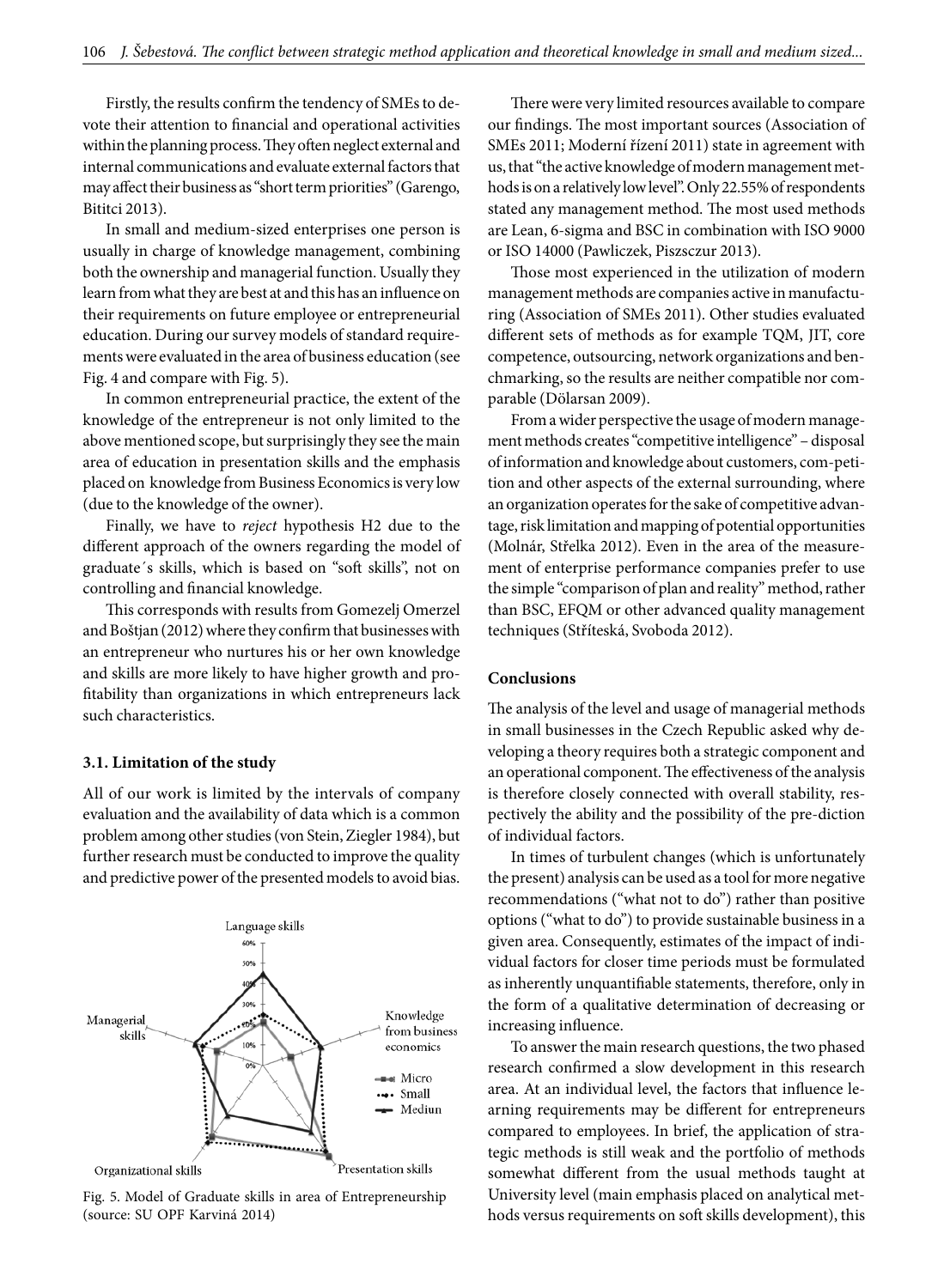would be a good starting point for the next comparison, when entrepreneurs have to explain how they use certain methods (not only by the name).

### **Acknowledgements**

This paper was supported by the Ministry of Education, Youth and Sports within the Institutional Support for Longterm Development of a Research Organization in 2014.

#### **References**

- Amorós, J. E.; Bosma, N. 2014. *Global Entrepreneurship Monitor: GEM 2013*. Global Entrepreneurship Research Association, London.
- Association of Small and Medium-Sized Enterprises and Crafts ČR (Association of SMEs). 2011. *Výsledky průzkumu č. 10 AMSP ČR - Názory podnikatelů na moderní metody řízení společnosti* [online]. Praha: AMSP ČR [cited 12 April 2014]. Available from Internet: [http://www.amsp.cz/uploads/doku](http://www.amsp.cz/uploads/dokumenty/AMSP_ Pruzkum_C10.pdf)[menty/AMSP\\_ Pruzkum\\_C10.pdf](http://www.amsp.cz/uploads/dokumenty/AMSP_ Pruzkum_C10.pdf)
- Audretsch, D.; Keilbach, M. 2004. Entrepreneurship capital and economic performance, *Regional Studies* 38(8): 949–959. <http://dx.doi.org/10.1080/0034340042000280956>
- Audretsch, D. B.; Keilbach, M.; Lehmann, E. 2006. *Entrepreneurship and economic growth*. Oxford: Oxford University Press. <http://dx.doi.org/10.1093/acprof:oso/9780195183511.001.0001>
- Barney, J. B. 1991. Firm resources and sustained competitive advantage, *Journal of Management* 17(1): 99–120. <http://dx.doi.org/10.1177/014920639101700108>
- Burke, W. W.; Litwin, G. H. 1992. A causal model of organizational performance and change, *Journal of Management* 18(3): 523–545.<http://dx.doi.org/10.1177/014920639201800306>
- Cagliano, R.; Blackmon, K.; Voss, C. 2001. Small firms under microscope: international differences in production/operations management practices and performance, *Integrated Manufacturing Systems* 12(7): 469–482. <http://dx.doi.org/10.1108/EUM0000000006229>
- Damanpour, F. 1991. Organizational innovation: a meta–analysis of effects of determinants and moderators, *Academy of Management Journal* 34(3): 555–590. <http://dx.doi.org/10.2307/256406>

Dobni, B.; Dobni, D.; Luffman, D. 2001. Behavioral approaches to marketing strategy implementation, *Marketing Intelligence* & *Planning* 19(6): 400–408. <http://dx.doi.org/10.1108/02634500110405405>

- Dölarsan, E. S. 2009. A review of post–modern management techniques as currently applied to Turkish forestry, *Journal of Environmental Management* 90: 25–35. <http://dx.doi.org/10.1016/j.jenvman.2007.12.005>
- Garengo P.; Bititci, P. 2013. The development of SME managerial practice for effective performance management, *Journal of Small Business and Enterprise Development* 20(1): 28–54. <http://dx.doi.org/10.1108/14626001311298402>
- Garengo, P.; Biazzo, S. 2012. Unveiling strategy in SMEs through balanced scorecard implementation: a circular methodology, *Total Quality Management and Business Excellence* 21(1): 79–102.<http://dx.doi.org/10.1080/14783363.2011.637800>
- Garengo, P. 2009. Performance measurement system in SMEs taking part to quality award programs, *Total Quality Management and Business Excellence* 20(3): 91–105. <http://dx.doi.org/10.1080/14783360802614307>
- Gomezelj Omerzel, D.; Boštjan, A. 2008. Critical entrepreneur knowledge dimensions for the SME performance, *Industrial Management* & *Data Systems* 108(9): 1182–1199. <http://dx.doi.org/10.1108/02635570810914883>
- Hudson-Smith, M.; Smith, D. 2007. Implementing strategically aligned performance measurement in small firms, *International Journal of Production Economics* 106(2): 393–408. <http://dx.doi.org/10.1016/j.ijpe.2006.07.011>
- Kimberly, J.; Cook, J. M. 2008.Organizational measurement and the implementation of innovations in mental health services, *Administration and Policy in Mental Health and Mental Health Services Research* 35: 11–20. <http://dx.doi.org/10.1007/s10488-007-0143-x>
- Kislingerová, E., *et al.* 2008. *Inovace nástrojů ekonomiky a managementu organizací*. Praha: C. H. Beck (in Czech).
- Lo, F. Y. 2012. The dynamic adjustment of environment, strategy, structure, and resources on firm performance, *International Entrepreneurship and Management Journal* 9(2): 217–227. <http://dx.doi.org/10.1007/s11365-012-0222-7>
- March, J. G. 1991. Exploration and exploitation in organizational learning, *Organization Science* 2(1): 71–87. <http://dx.doi.org/10.1287/orsc.2.1.71>
- Moderní řízení. 2011. *Čeští podnikatelé nepoužívají moderní metody řízení* [online], [cited 12 April 2014]. Available from Internet: [http://modernirizeni.ihned.cz/c1-52417420-cesti-podnikatele](http://modernirizeni.ihned.cz/c1-52417420-cesti-podnikatele-nepouzivaji-moderni-metody-rizeni)[nepouzivaji-moderni-metody-rizeni](http://modernirizeni.ihned.cz/c1-52417420-cesti-podnikatele-nepouzivaji-moderni-metody-rizeni)
- Molnár, Z.; Střelka, J. 2012. Competitive Intelligence v malých a středních podnicích, *E*&*M Economics and Management* 15(3): 156–170 (in Czech).
- Nelson, R. R. 1991. Why do firms differ, and how does it matter?, *Strategic Management Journal* 12(2): 61–74. <http://dx.doi.org/10.1002/smj.4250121006>
- Nijkamp, P. 2003. Entrepreneurship in a modern network economy, *Regional Studies* 37(4): 395–404. <http://dx.doi.org/10.1080/0034340032000074424>
- Nunnally, J. C. 1978. *Psychometric theory*. New York: McGraw-Hill.
- Olaru, M.; Dinu, V.; Stoleriu, G.; Şandru, D.; Dincă, V. 2010. Responsible commercial activity of SMEs and specific values of sustainable development in terms of the european excellence model, *Amfiteatru Economic* XII(27): 10–26.
- Pawliczek, A.; Piszczur, R. 2013. Effect of management systems ISO 9000 and ISO 14000 on enterprises' awareness of sustainability priorities, *E*&*M Economics and Management* 16(2): 66–79.
- Porter, M. E.; Kramer, M. R. 2002. The competitive advantage of corporate philanthropy, *Harvard business review* 80(12): 56–68.
- Porter, M. E. 1996. What is strategy?, *Harvard Business Review* Nov–Dec: 62–78.
- Rylková, Ž.; Chobotová, M. 2011. Přizpůsobování organizací na změny v konkurenčním prostředí, *Periodica Academica* 6(1): 65–82 (in Czech).